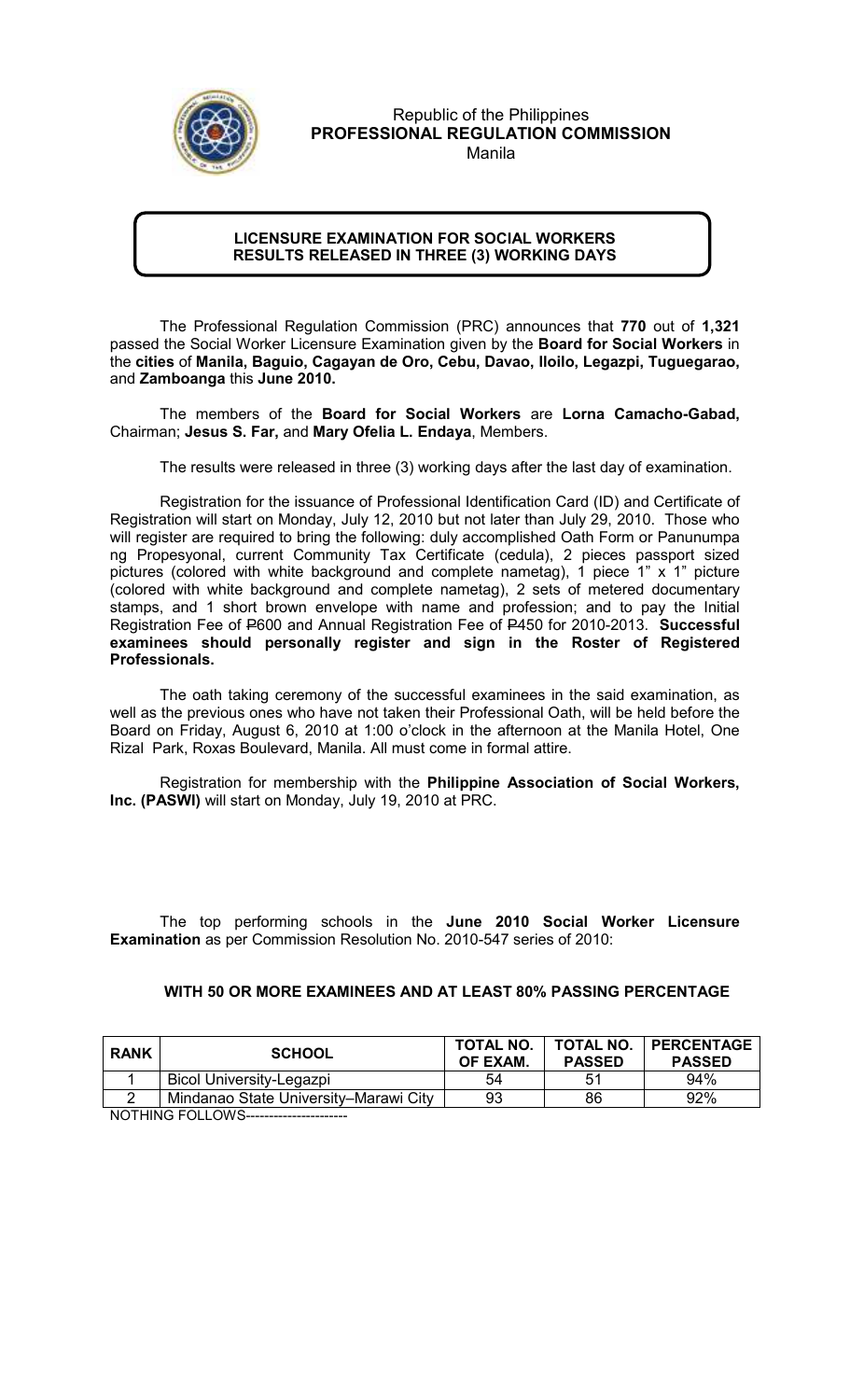The performance of schools in the June 2010 Social Worker Licensure Examination in alphabetical order as per R.A. 8981 otherwise known as PRC Modernization Act of 2000 Section 7(m) "To monitor the performance of schools in licensure examinations and publish the results thereof in a newspaper of national circulation" is as follows: (Any discrepancy in the report is not intentional on the part of the Commission, but rather due to miscoding of school codes by the examinees themselves. Concerned schools may write the Commission for correction.)

|                                                                | <b>FIRST TIMERS</b>        |                |                | <b>REPEATERS</b>   |                            |                |                | <b>OVERALL PERFORMANCE</b> |                |                |                |                                         |
|----------------------------------------------------------------|----------------------------|----------------|----------------|--------------------|----------------------------|----------------|----------------|----------------------------|----------------|----------------|----------------|-----------------------------------------|
| <b>SCHOOL</b>                                                  | <b>PASSED FAILED TOTAL</b> |                |                | %<br><b>PASSED</b> | <b>PASSED FAILED TOTAL</b> |                |                | %                          |                |                |                | %<br>PASSED PASSED FAILED TOTAL PASSING |
| <b>ABRA VALLEY COLLEGE</b>                                     | $\mathbf{1}$               | $\Omega$       | 1              | 100%               | $\mathbf{0}$               | 3              | 3              | $0\%$                      | $\mathbf{1}$   | 3              | 4              | 25%                                     |
| ASIAN SOCIAL INSTITUTE                                         | 9                          | $\Omega$       | 9              | 100%               | $\overline{2}$             | 0              | 2              | 100%                       | 11             | $\mathbf{0}$   | 11             | 100%                                    |
| ATENEO DE DAVAO UNIVERSITY                                     | 5                          | $\Omega$       | 5              | 100%               | $\overline{2}$             | 3              | 5              | 40%                        | $\overline{7}$ | 3              | 10             | 70%                                     |
| <b>BALIUAG UNIVERSITY (BALIUAG</b><br>COLLEGES)                | 1                          | $\Omega$       | 1              | 100%               | $\mathbf{0}$               | $\Omega$       | $\Omega$       | $0\%$                      | 1              | $\mathbf{0}$   | 1              | 100%                                    |
| <b>BICOL UNIVERISTY-DARAGA</b>                                 | 22                         | 2              | 24             | 92%                | 0                          | 0              | $\Omega$       | $0\%$                      | 22             | 2              | 24             | 92%                                     |
| <b>BICOL UNIVERSITY-LEGAZPI</b>                                | 50                         | 3              | 53             | 94%                | $\mathbf{1}$               | $\Omega$       | $\mathbf{1}$   | 100%                       | 51             | 3              | 54             | 94%                                     |
| <b>BICOL UNIVERSITY-TABACO</b>                                 | 19                         | $\overline{7}$ | 26             | 73%                | 5                          | 5              | 10             | 50%                        | 24             | 12             | 36             | 67%                                     |
| CAGAYAN COLLEGES TUGUEGARAO                                    | $\overline{7}$             | 4              | 11             | 64%                | 3                          | 5              | 8              | 38%                        | 10             | 9              | 19             | 53%                                     |
| CAGAYAN VALLEY COLLEGES OF<br><b>TUGUEGARAO</b>                | 0                          | $\Omega$       | $\Omega$       | $0\%$              | 0                          | $\mathbf{1}$   | 1              | $0\%$                      | $\Omega$       | $\mathbf{1}$   | $\mathbf{1}$   | $0\%$                                   |
| <b>CAMARINES SUR STATE</b><br>AGRICULTURAL COLLEGE             | 0                          | $\mathbf{1}$   | 1              | $0\%$              | 0                          | 0              | $\Omega$       | $0\%$                      | 0              | $\mathbf{1}$   | $\mathbf{1}$   | $0\%$                                   |
| <b>CAPIZ STATE UNIVERSITY</b><br>(CIT)(PSPC)-MAIN CAMPUS       | 0                          | $\mathbf{1}$   | 1              | $0\%$              | $\mathbf{0}$               | $\mathbf{1}$   | 1              | $0\%$                      | $\mathbf{0}$   | 2              | $\overline{c}$ | $0\%$                                   |
| CENTRAL PHILIPPINE UNIVERSITY                                  | 17                         | 3              | 20             | 85%                | 6                          | 12             | 18             | 33%                        | 23             | 15             | 38             | 61%                                     |
| <b>CENTRO ESCOLAR UNIVERSITY-</b><br>MANILA                    | 6                          | $\mathbf{1}$   | $\overline{7}$ | 86%                | $\overline{7}$             | 4              | 11             | 64%                        | 13             | 5              | 18             | 72%                                     |
| CHRIST THE KING COLLEGE-<br>GINGOOG CITY                       | 5                          | 4              | 9              | 56%                | $\mathbf{1}$               | 2              | 3              | 33%                        | 6              | 6              | 12             | 50%                                     |
| CHRIST THE KING OF CALBAYOG                                    | $\overline{2}$             | 6              | 8              | 25%                | $\Omega$                   | 5              | 5              | $0\%$                      | $\overline{2}$ | 11             | 13             | 15%                                     |
| COLEGIO DEL SAGRADO CORAZON<br><b>DE JESUS</b>                 | 11                         | 5              | 16             | 69%                | 3                          | 2              | 5              | 60%                        | 14             | $\overline{7}$ | 21             | 67%                                     |
| <b>COLLEGE OF THE IMMACULATE</b><br>CONCEPTION-CABANATUAN      | 5                          | 3              | 8              | 63%                | 1                          | 8              | 9              | 11%                        | 6              | 11             | 17             | 35%                                     |
| COLUMBAN COLLEGE-OLONGAPO<br>CITY                              | 11                         | $\mathbf{1}$   | 12             | 92%                | $\mathbf{0}$               | 2              | $\overline{2}$ | $0\%$                      | 11             | 3              | 14             | 79%                                     |
| <b>CONCORDIA COLLEGE</b>                                       | 3                          | $\Omega$       | 3              | 100%               | $\Omega$                   | $\Omega$       | $\Omega$       | $0\%$                      | 3              | $\Omega$       | 3              | 100%                                    |
| CORDILLERA CAREER DEVELOPMENT<br><b>COLLEGE</b>                | 9                          | 2              | 11             | 82%                | $\mathbf{1}$               | $\overline{7}$ | 8              | 13%                        | 10             | 9              | 19             | 53%                                     |
| COTABATO CITY STATE<br>POLYTECHNIC COLLEGE                     | 10                         | 6              | 16             | 63%                | 1                          | 14             | 15             | 7%                         | 11             | 20             | 31             | 35%                                     |
| DE LA VIDA COLLEGE                                             | $\Omega$                   | $\Omega$       | $\Omega$       | 0%                 | $\Omega$                   | 2              | 2              | 0%                         | $\Omega$       | 2              | 2              | 0%                                      |
| DE PAUL COLLEGE                                                | 0                          | $\Omega$       | $\Omega$       | 0%                 | 0                          | $\mathbf{1}$   | $\mathbf{1}$   | 0%                         | 0              | $\mathbf{1}$   | $\mathbf{1}$   | 0%                                      |
| HOLY CHILD SCHOOL OF DAVAO                                     | 0                          | $\Omega$       | $\Omega$       | $0\%$              | 0                          | $\mathbf{1}$   | $\mathbf{1}$   | $0\%$                      | 0              | $\mathbf{1}$   | $\mathbf{1}$   | $0\%$                                   |
| HOLY CROSS OF DAVAO COLLEGE                                    | 14                         | 13             | 27             | 52%                | 3                          | 8              | 11             | 27%                        | 17             | 21             | 38             | 45%                                     |
| ILIGAN MEDICAL CENTER COLLEGE,<br>INC.                         | $\Omega$                   | $\Omega$       | $\Omega$       | 0%                 | 0                          | $\overline{2}$ | $\overline{2}$ | 0%                         | 0              | $\overline{2}$ | $\overline{2}$ | $0\%$                                   |
| ILOILO DOCTORS' COLLEGE                                        | 3                          | $\mathbf{1}$   | 4              | 75%                | $\mathbf{1}$               | $\overline{2}$ | 3              | 33%                        | 4              | 3              | $\overline{7}$ | 57%                                     |
| <b>INTERNATIONAL CHRISTIAN</b><br>COLLEGES-(BAGUIO-BENGUET CC) | 0                          | $\mathbf{1}$   | 1              | 0%                 | $\mathbf{1}$               | $\mathbf{1}$   | $\overline{2}$ | 50%                        | $\mathbf 1$    | $\overline{2}$ | 3              | 33%                                     |
| INTERNATIONAL SCHOOL OF ASIA &<br>THE PACIFIC                  | $\mathbf{1}$               | $\mathbf{1}$   | $\overline{2}$ | 50%                | $\mathbf 0$                | $\overline{c}$ | $\overline{2}$ | $0\%$                      | $\mathbf{1}$   | 3              | 4              | 25%                                     |
| <b>JAMIATUL PHILIPPINE AL-ISLAMIC</b>                          | 0                          | 3              | 3              | 0%                 | 0                          | 0              | 0              | 0%                         | $\mathbf 0$    | 3              | 3              | 0%                                      |
| LA SALLE UNIVERSITY (IMM.CONC.<br>COLL-LA SALLE)               | 6                          | 10             | 16             | 38%                | 0                          | 8              | 8              | $0\%$                      | 6              | 18             | 24             | 25%                                     |
| LEYTE NORMAL UNIVERSITY                                        | 18                         | $\Omega$       | 18             | 100%               | 0                          | $\Omega$       | $\mathbf{0}$   | 0%                         | 18             | 0              | 18             | 100%                                    |
| LOURDES COLLEGE                                                | 9                          | $\mathbf{1}$   | 10             | 90%                | $\overline{2}$             | $\mathbf{1}$   | 3              | 67%                        | 11             | $\overline{2}$ | 13             | 85%                                     |
| LUNA-GOCO MEDICAL CENTER &<br><b>COLLEGES</b>                  | 4                          | 0              | 4              | 100%               | 0                          | 5              | 5              | 0%                         | 4              | 5              | 9              | 44%                                     |
| MINDANAO STATE UNIVERSITY-<br><b>MARAWI CITY</b>               | 83                         | 3              | 86             | 97%                | 3                          | 4              | $\overline{7}$ | 43%                        | 86             | $\overline{7}$ | 93             | 92%                                     |
| MISAMIS UNIVERSITY-OZAMIS CITY                                 | 4                          | 10             | 14             | 29%                | $\mathbf{1}$               | 9              | 10             | 10%                        | 5              | 19             | 24             | 21%                                     |

## PERFORMANCE OF SCHOOLS IN ALPHABETICAL ORDER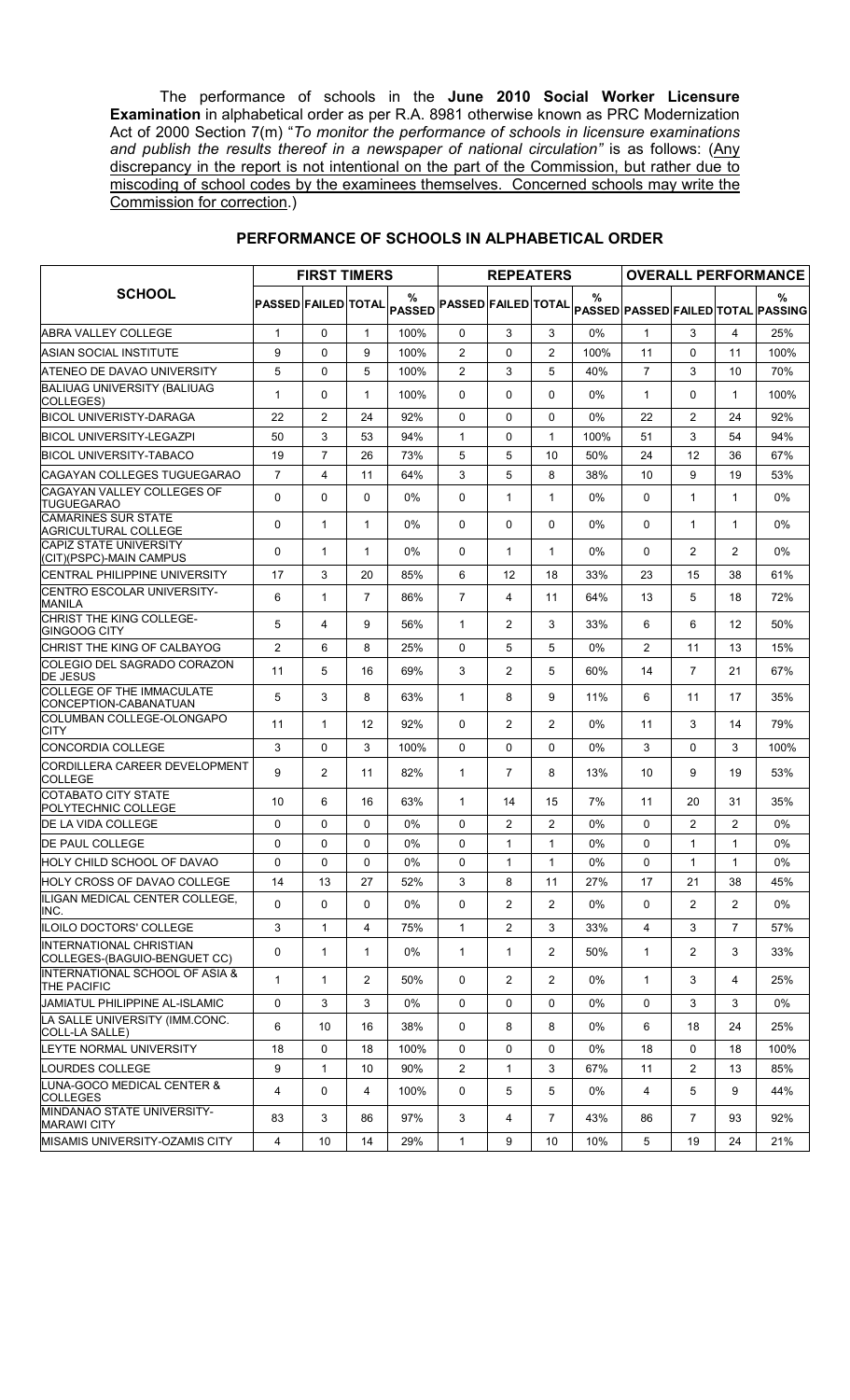|                                                                  | <b>FIRST TIMERS</b> |                |                | <b>REPEATERS</b>           |                            |                |                   | <b>OVERALL PERFORMANCE</b> |                   |                |                |                                                     |
|------------------------------------------------------------------|---------------------|----------------|----------------|----------------------------|----------------------------|----------------|-------------------|----------------------------|-------------------|----------------|----------------|-----------------------------------------------------|
| <b>SCHOOL</b>                                                    |                     |                |                | PASSED FAILED TOTAL PASSED | <b>PASSED FAILED TOTAL</b> |                |                   | $\%$                       |                   |                |                | $\frac{9}{6}$<br>PASSED PASSED FAILED TOTAL PASSING |
| NORTH CENTRAL MINDANAO<br>COLLEGES (CMTI)                        | $\Omega$            | $\overline{2}$ | $\overline{2}$ | 0%                         | $\Omega$                   | $\Omega$       | $\mathbf{0}$      | 0%                         | 0                 | $\overline{c}$ | 2              | 0%                                                  |
| NORTHERN CHRISTIAN COLLEGE                                       | 3                   | 6              | 9              | 33%                        | $\Omega$                   | 2              | $\overline{c}$    | 0%                         | 3                 | 8              | 11             | 27%                                                 |
| NOTRE DAME OF DADIANGAS<br><b>COLLEGE</b>                        | $\mathbf{1}$        | 0              | 1              | 100%                       | $\Omega$                   | $\Omega$       | $\Omega$          | 0%                         | 1                 | $\Omega$       | $\mathbf{1}$   | 100%                                                |
| NOTRE DAME OF MARBEL<br><b>UNIVERSITY</b>                        | 9                   | 5              | 14             | 64%                        | 3                          | 6              | 9                 | 33%                        | 12                | 11             | 23             | 52%                                                 |
| NOTRE DAME OF TACURONG<br><b>COLLEGE</b>                         | 3                   | $\mathbf{1}$   | 4              | 75%                        | $\mathbf{1}$               | $\Omega$       | $\mathbf{1}$      | 100%                       | 4                 | $\mathbf{1}$   | 5              | 80%                                                 |
| PALAWAN STATE UNIVERSITY-P.<br>PRINCESA                          | 14                  | 2              | 16             | 88%                        | 2                          | $\Omega$       | 2                 | 100%                       | 16                | $\overline{2}$ | 18             | 89%                                                 |
| PAMANTASAN NG LUNGSOD NG<br>MAYNILA                              | 24                  | 8              | 32             | 75%                        | 4                          | 3              | 7                 | 57%                        | 28                | 11             | 39             | 72%                                                 |
| <b>PANAY STATE POLYTECHNIC</b><br>COLLEGE-PILAR                  | 0                   | 3              | 3              | 0%                         | $\Omega$                   | $\Omega$       | 0                 | 0%                         | $\Omega$          | 3              | 3              | 0%                                                  |
| PANGASINAN STATE UNIVERSITY-<br><b>LINGAYEN</b>                  | $\overline{7}$      | 6              | 13             | 54%                        | 2                          | 4              | 6                 | 33%                        | 9                 | 10             | 19             | 47%                                                 |
| PHILIPPINE CHRISTIAN UNIVERSITY-<br><b>MANILA</b>                | 14                  | 3              | 17             | 82%                        | 3                          | 5              | 8                 | 38%                        | 17                | 8              | 25             | 68%                                                 |
| PHILIPPINE WOMEN'S UNIVERSITY-<br>MANILA                         | 15                  | 15             | 30             | 50%                        | 5                          | 6              | 11                | 45%                        | 20                | 21             | 41             | 49%                                                 |
| RAMON MAGSAYSAY MEMORIAL<br><b>COLLEGES</b>                      | 9                   | 8              | 17             | 53%                        | 3                          | 16             | 19                | 16%                        | $12 \overline{ }$ | 24             | 36             | 33%                                                 |
| SACRED HEART COLLEGE OF LUCENA<br>CITY, INC.                     | 3                   | 4              | $\overline{7}$ | 43%                        | $\overline{2}$             | 3              | 5                 | 40%                        | 5                 | $\overline{7}$ | 12             | 42%                                                 |
| SAINT BRIDGET'S COLLEGE                                          | 8                   | $\Omega$       | 8              | 100%                       | $\Omega$                   | 5              | 5                 | 0%                         | 8                 | 5              | 13             | 62%                                                 |
| SAINT JOSEPH'S COLLEGE OF<br><b>QUEZON CITY</b>                  | $\overline{c}$      | 0              | $\overline{2}$ | 100%                       | 0                          | $\Omega$       | 0                 | 0%                         | 2                 | 0              | $\overline{2}$ | 100%                                                |
| <b>SAINT LOUIS UNIVERSITY</b>                                    | 29                  | 6              | 35             | 83%                        | 5                          | 5              | 10                | 50%                        | 34                | 11             | 45             | 76%                                                 |
| <b>SAINT PAUL UNIVERSITY-</b><br><b>TUGUEGARAO</b>               | $\overline{7}$      | 6              | 13             | 54%                        | 3                          | 5              | 8                 | 38%                        | 10                | 11             | 21             | 48%                                                 |
| <b>SILLIMAN UNIVERSITY</b>                                       | $\overline{2}$      | $\mathbf{1}$   | 3              | 67%                        | $\Omega$                   | 6              | 6                 | 0%                         | $\overline{c}$    | $\overline{7}$ | 9              | 22%                                                 |
| SOUTHERN MINDANAO COLLEGES                                       | 3                   | 6              | 9              | 33%                        | $\mathbf{1}$               | 5              | 6                 | 17%                        | 4                 | 11             | 15             | 27%                                                 |
| SOUTHWESTERN UNIVERSITY                                          | 6                   | 3              | 9              | 67%                        | $\mathbf{1}$               | 6              | $\overline{7}$    | 14%                        | $\overline{7}$    | 9              | 16             | 44%                                                 |
| UNITED SCHOOL OF SCIENCE &<br><b>TECHNOLOGY</b>                  | 3                   | $\overline{7}$ | 10             | 30%                        | $\Omega$                   | $\Omega$       | 0                 | 0%                         | 3                 | $\overline{7}$ | 10             | 30%                                                 |
| UNIVERSIDAD DE MANILA (CITY COLL.<br>OF MANILA)                  | 8                   | $\mathbf{1}$   | 9              | 89%                        | $\mathbf{1}$               | $\Omega$       | 1                 | 100%                       | 9                 | $\mathbf{1}$   | 10             | 90%                                                 |
| UNIVERSIDAD DE SANTA ISABEL (COL<br> DE STA ISABEL)              | 10                  | $\overline{2}$ | 12             | 83%                        | 2                          | 1              | 3                 | 67%                        | 12                | 3              | 15             | 80%                                                 |
| UNIVERSITY OF ILOILO                                             | 0                   | $\Omega$       | 0              | 0%                         | 0                          | $\mathbf{1}$   | $\mathbf{1}$      | 0%                         | 0                 | $\mathbf{1}$   | $\mathbf{1}$   | 0%                                                  |
| UNIVERSITY OF LA SALETTE-<br><b>SANTIAGO</b>                     | 5                   | 3              | 8              | 63%                        | $\overline{2}$             | $\Omega$       | $\overline{2}$    | 100%                       | $\overline{7}$    | 3              | 10             | 70%                                                 |
| UNIVERSITY OF MINDANAO-<br>COTABATO COLLEGE                      | $\mathbf{1}$        | 0              | $\mathbf{1}$   | 100%                       | $\mathbf{0}$               | $\overline{2}$ | $\overline{2}$    | 0%                         | $\mathbf{1}$      | $\overline{c}$ | 3              | 33%                                                 |
| UNIVERSITY OF MINDANAO-DAVAO<br><b>CITY</b>                      | 32                  | 11             | 43             | 74%                        | $\overline{7}$             | 24             | 31                | 23%                        | 39                | 35             | 74             | 53%                                                 |
| UNIVERSITY OF NEGROS<br>OCCIDENTAL-RECOLETOS                     | $\mathbf{1}$        | $\overline{2}$ | 3              | 33%                        | 0                          | $\overline{4}$ | 4                 | 0%                         | $\mathbf{1}$      | 6              | $\overline{7}$ | 14%                                                 |
| UNIVERSITY OF NORTHEASTERN<br><b>PHILIPPINES</b>                 | $\mathbf{1}$        | $\mathbf{1}$   | $\overline{2}$ | 50%                        | $\Omega$                   | 5              | 5                 | 0%                         | $\mathbf{1}$      | 6              | $\overline{7}$ | 14%                                                 |
| UNIVERSITY OF NORTHERN<br>PHILIPPINES-VIGAN                      | 4                   | 6              | 10             | 40%                        | $\mathbf{1}$               | 11             | $12 \overline{ }$ | 8%                         | 5                 | 17             | 22             | 23%                                                 |
| UNIVERSITY OF RIZAL SYSTEM-<br><b>RODRIGUEZ</b>                  | 10                  | 4              | 14             | 71%                        | $\overline{2}$             | 4              | 6                 | 33%                        | $12 \overline{ }$ | 8              | 20             | 60%                                                 |
| UNIVERSITY OF SOUTHERN<br><b>PHILIPPINES</b>                     | 20                  | 4              | 24             | 83%                        | 3                          | 6              | 9                 | 33%                        | 23                | 10             | 33             | 70%                                                 |
| UNIVERSITY OF THE ASSUMPTION                                     | 0                   | 0              | $\Omega$       | 0%                         | $\mathbf{1}$               | 0              | $\mathbf{1}$      | 100%                       | $\mathbf{1}$      | 0              | $\mathbf{1}$   | 100%                                                |
| UNIVERSITY OF THE PHILIPPINES-<br>DILIMAN                        | 11                  | 0              | 11             | 100%                       | 0                          | $\mathbf{0}$   | $\mathbf{0}$      | 0%                         | 11                | 0              | 11             | 100%                                                |
| <b>WESLEYAN UNIVERSITY OF THE</b><br>PHILIPPINES-CABANATUAN CITY | 6                   | $\overline{2}$ | 8              | 75%                        | $\mathbf{1}$               | 4              | 5                 | 20%                        | $\overline{7}$    | 6              | 13             | 54%                                                 |
| WESTERN MINDANAO STATE<br><b>UNIVERSITY</b>                      | 49                  | 40             | 89             | 55%                        | 5                          | 27             | 32                | 16%                        | 54                | 67             | 121            | 45%                                                 |
| <b>WESTERN PHILIPPINES</b><br>UNIV. (PALAWAN N.A.C)-ABORLAN      | 11                  | 4              | 15             | 73%                        | 0                          | $\mathbf 0$    | 0                 | 0%                         | 11                | 4              | 15             | 73%                                                 |
| <b>WESTERN PHILIPPINES UNIVERSITY-</b><br><b>PUERTO PRINCESA</b> | 0                   | $\mathbf{1}$   | $\mathbf{1}$   | 0%                         | 0                          | 0              | 0                 | 0%                         | 0                 | $\mathbf{1}$   | $\mathbf{1}$   | 0%                                                  |

**NOTHING FOLLOWS----------------------**